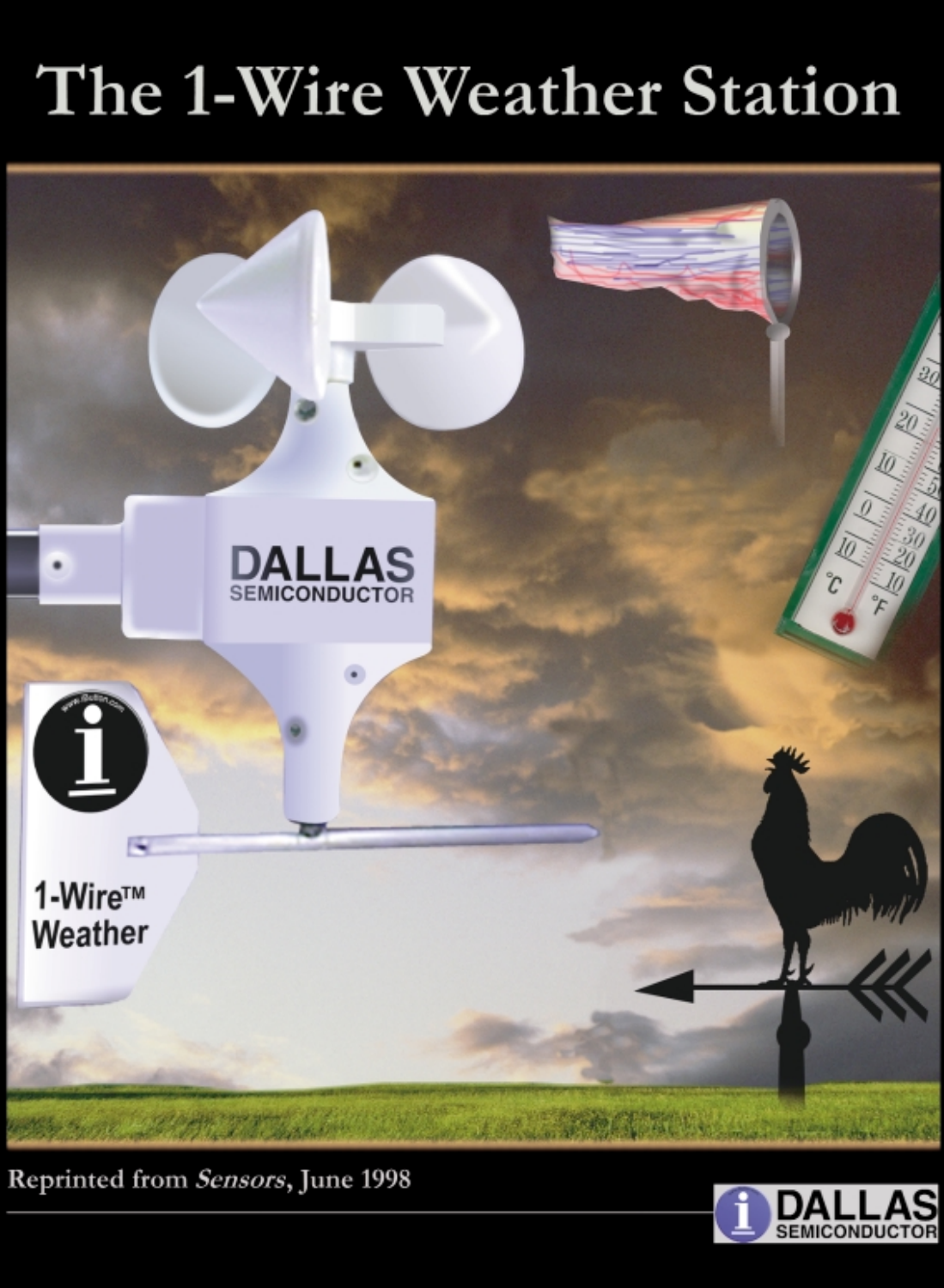

**Photo 1***. User-friendly software for the 1-Wire weather station runs on Win95 and displays an animated graphic representation of the actual station. The wind cups spin and the vane rotates as the wind blows and changes direction.*

# The 1-Wire Weather Station

Meteorologists would like to have more data on which to base their reports and predictions. But the weather stations that provide information on wind speed and direction, temperature, and rainfall are typically complex and expensive. A technique for transmitting both power and bidirectional data over a single twisted-wire cable is putting these concerns to rest.

# **Dan Awtrey, Dallas Semiconductor**

o accurately describe current weather<br>conditions and predict coming<br>events, meteorologists need reliable<br>data Much of this information is collected conditions and predict coming events, meteorologists need reliable data. Much of this information is collected from weather stations, and forecasters would like to have more of them. The problem is that conventional meteorological instrument systems are inefficient and expensive.

Each sensor in a weather station requires its own wiring and power supply. The sensor output must be signal conditioned before transmission. And adding sensors to an existing station means more wires and electronics.

A new weather station (see Photo 1), developed jointly by Dallas Semiconductor and Texas Weather Instruments, Inc., solves many of these problems by transmitting both power and bidirectional data over a single twisted-wire cable. This 1-Wire MicroLAN [1] uses a capacitor and diode half-wave rectifier to provide parasitic power from the data line for the station's various sensors and to transfer data (see Figure 1). Each sensor has a unique serial number that identifies it to the bus. The station is controlled by a PC or microprocessor executing Touch Memory Executive (TMEX) software. Data transfers are half-duplex and

bit sequential over a single twisted pair using short and long time slots to encode the binary 1s and 0s.

The basic weather station measures wind speed and direction, ambient temperature, and rainfall totals (see Figure 2, page 36). The package can be augmented with humidity, barometric pressure, and other

weather sensors simply by connecting the sensor to the cable at the desired position and adding the appropriate software. Another option is to connect several weather stations to the same 1-Wire communication link for cost-effective measurement of laminar air flow patterns and other climatic parameters.



**Figure 1***. The 1-Wire weather station identifies each compass point by assigning a unique serial number to each magnetic reed switch using a DS2401 Silicon Serial Number. Wind speed is measured by the number of counts that accumulate in a DS2423 counter chip in a given time interval. Temperature is measured by the DS1820 digital thermometer. All ICs communicate using the 1-Wire protocol.*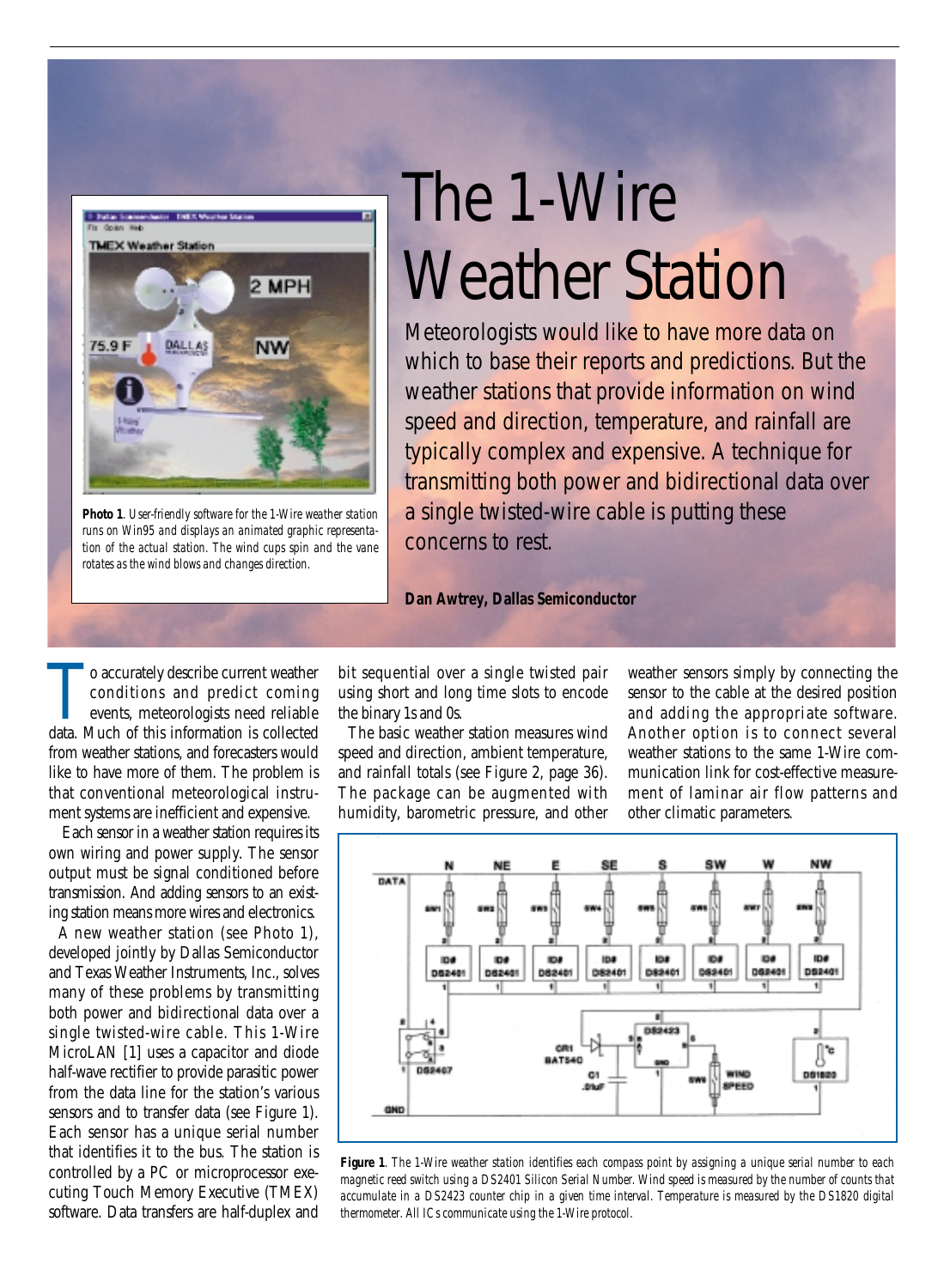# **Wind Direction**

Magnetically activated reed switches were selected as the wind sensors for several reasons. They do not require power to operate. Because they are neither motion nor rate dependent, they can measure static conditions. They do not require signal conditioning. And they have a very high impedance in the open state and negligible impedance (150 mΩ) when closed.

Interestingly, reed switches are normally rated as failed or end-of-life when the ON resistance of the switch reaches 1 or 2  $\Omega$ when operated at rated power level. A reed switch can operate over 100 million or more cycles at 50 V/100 mA levels or higher before failure. 1-Wire devices, which run at 5 V/4 mA, present almost no load, however, and can work with ON resistance values of up to 100  $\Omega$ . The functional lifetime of a reed switch in a 1-Wire environment such as the weather station is therefore much greater. Ongoing tests on the weather station show no degradation after more than 3 billion cycles.

The wind direction sensor consists of eight reed switches mounted radially on a PCB at 22.5º intervals (see Figure 3, page 38). Each switch is connected between the data line and a DS2401 silicon serial number that provides the switch's ID number. A rectangular activating magnet, polarized with a single pole facing the reed switch, is mounted in a rotor attached to the weather vane axle. The rotor is designed so that one layout can be used for both the wind speed and direction sensors. When the sensor is to be used for wind direction only, a single magnet is mounted in either of two holes near the rotor's center. As the wind rotates the vane and attached rotor, the magnet closes the switch as it passes over the reed.

When a reed is closed, its companion DS2401 is connected to the bus (if the DS2407 addressable switch is ON), and the bus master can read its serial number. This number identifies both the switch and the compass point it represents. For reasons of isolation, the bus master can read wind direction information only when the addressable switch is closed. Communication would otherwise be disrupted each time a reed switch closed and its associated serial number signaled its presence on the line.

Communication with the wind direction sensor begins when the bus master turns on the DS2407 output, connecting one side of all the DS2401s to the 1-Wire bus ground line. With its rotor and magnet, the weather



**Figure 2.** The weather station uses multidrop architecture that allows line-powered 1-Wire devices and sensors based on them to be placed arbitrarily anywhere on the single twisted-pair bus. Bidirectional communication is controlled by the PC bus master. The software can also calculate other variables, such as wind chill, based on the measured parameters. This figure shows the arrangement of the basic station. 1-Wire sensors for lightning, humidity, barometric pressure, and other weather data are also available.

vane activates (closes) at least one of the reed switches, connecting the other side of that DS2401 to the data line so the bus master can read its serial number. Because the master previously learned which compass point each DS2401 identifies, it knows which direction the vane is pointing when a particular DS2401 is on the bus.

The eight reed switches directly indicate eight compass points. Because of the magnet's length, however, when the magnet is approximately half way between two adjacent reed switches, both are closed. The bus master understands that this means the weather vane is midway between two compass points, so 8 additional points are inferred, for a total of 16.

#### **Wind Speed**

The weather station handles wind speed measurements in a similar manner. The sensor consists of two magnets mounted on a second rotor attached to the wind cup's axle. The magnets operate a reed switch connected to the DS2423 counter chip that provides the sensor's serial number. One magnet is mounted in each of the two outermost holes of the rotor, providing two counts per revolution and thus improving response at low wind speeds. The two-mag-

net arrangement also provides rotational balance to the rotor, an important consideration given that the rotor can reach 2400 rpm in 160 km/h (100 mph) winds.

The counter chip keeps track of the total number of wind cup revolutions and transmits the data to the bus master on demand. The chip contains two 2<sup>32</sup>-bit counters and can be powered for 10 yr with a small lithium battery. Power for the counter chip comes from diode CR1 and capacitor C1 (referring again to Figure 1), which form the half- wave rectifier that steals power from the data line. The counter can be reset to zero only when this parasitic power is lost.

The bus master calculates wind speed by taking the difference between two values stored in the counter, one generated before and the other generated after a clocked interval. The calculation also takes into account other factors such as the relationship of revolutions per minute to kilometers per hour.

## **Temperature**

Ambient temperature is measured with the DS1820 1-Wire digital thermometer. This self-contained sensor measures temperature as the difference between two oscillators, one of which is temperature depen